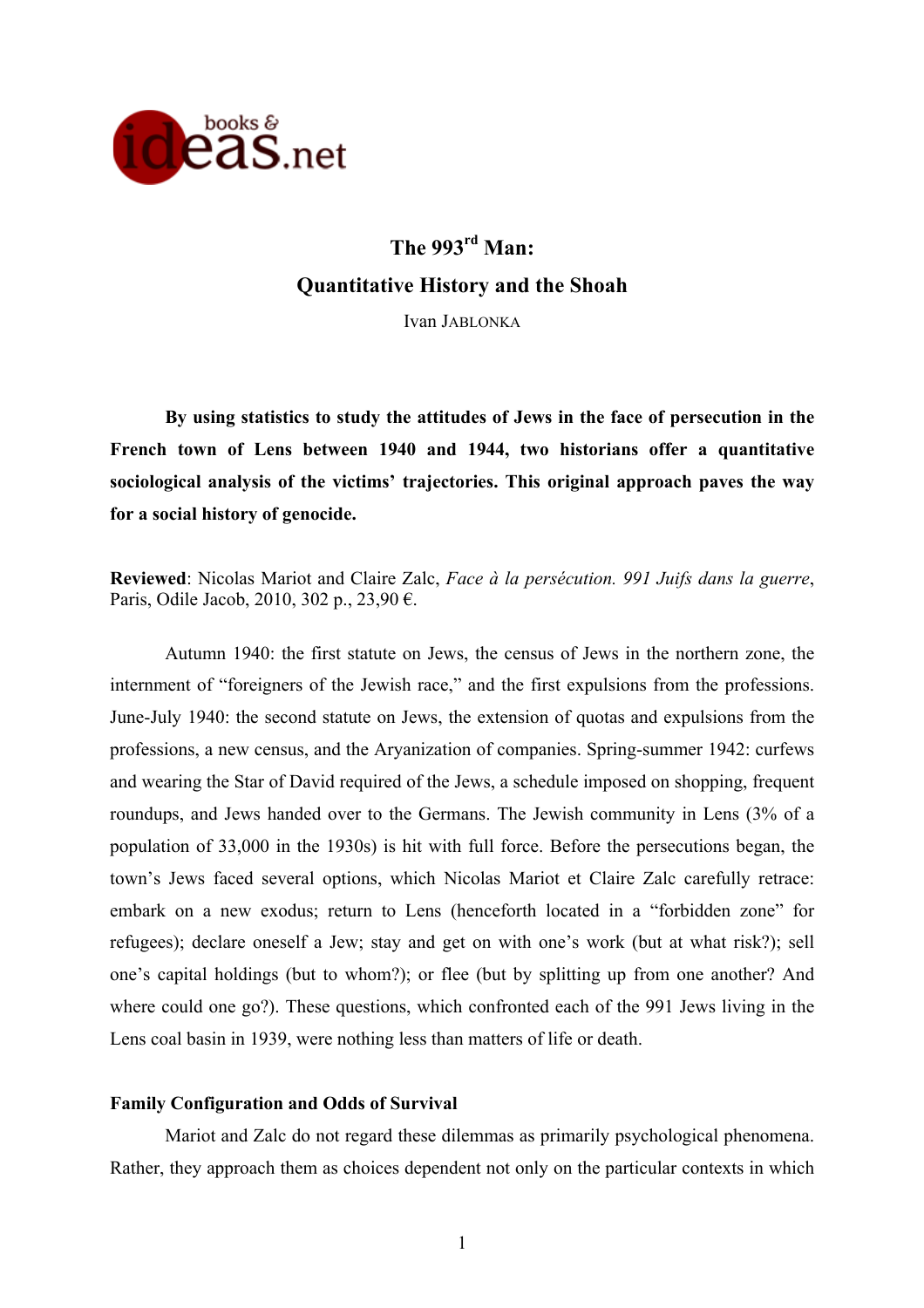they occurred, but also on the social and demographic characteristics of those who made them: profession, family configuration, and the structure of group affiliations. Here lies the book's originality and undeniable achievement: by using statistics to explain circumstances that we usually associate with the singularity of suffering, Mariot and Zalc offer an innovative approach to understanding the Shoah, while at the same time expanding their conception of social history and its methods.<sup>1</sup> Precedents for this kind of approach are indeed rare. Drawing data from 36 towns, researchers in the Netherlands tried to explain the weak survival rate of Dutch Jews (27%) compared to Jews residing in France (75%).<sup>2</sup> In 1997, a special edition of the journal *Le Mouvement social* offered the first sophisticated statistical foray into a related field, the social history of the resistance*.* 3 For the Jewish community in Lens, Mariot and Zalc's findings are decisive and will undoubtedly inspire further research.

The first important finding concerns the impact that a family's social and legal status has on the decision to stay or flee and, indirectly, on the odds of survival. During the May 1940 exodus, local dignitaries and prominent citizens were the first to leave Lens. Yet during this first year, few French people left, as if they felt protected by their nationality. Poles, however, were overrepresented among early departures. Over time, the profile of these émigrés changed. In 1942, 37% were children, compared to 24% in 1940. Similarly, 45% were French, where only 19% had been in 1940. Nationality had lost its protective quality.

As danger grew, women and the most vulnerable residents began to flee. However, the larger the household, the greater the likelihood of remaining in Lens. During one's flight, isolation played a protective role. Conversely, when one considers the number of arrests, it appears that dense kinship networks could be a burden. One could generalize this insight to conclude that whereas in peacetime, family connections can be an asset (notably for Jewish immigrants), they become, in times of danger, a liability, as instances of separation suggest.

 $\frac{1}{1}$  See respectively Nicolas Mariot, "Faut-il être motivé pour tuer ? Sur quelques explications aux violences de guerre," *Genèses* 53, December 2003: http://www.cairn.info/revue-geneses-2003-4-page-154.htm; François Buton, André Loez, Nicolas Mariot, and Philippe Olivera, "1914-1918: understanding the controversy," *Books & Ideas*, June 11, 2009: http://www.booksandideas.net/1914-1918-Understanding-the.html; Claire Lemercier, and Claire Zalc, *Méthodes quantitatives pour l'historien*, Paris, La Découverte, "Repères" collection 2008; as well as a review of the book on *La Vie des Idées*: http://www.laviedesidees.fr/L-historien-et-les-chiffres.html

<sup>&</sup>lt;sup>2</sup> See, notably, "The Holocaust in the Netherlands and the Rate of Jewish Survival," *Holocaust and Genocide Studies*, 20, 3, winter 2006, pp. 474-499.

<sup>&</sup>lt;sup>3</sup> *Le Mouvement social*, 180, July-September 1997 (edited by Antoine Prost).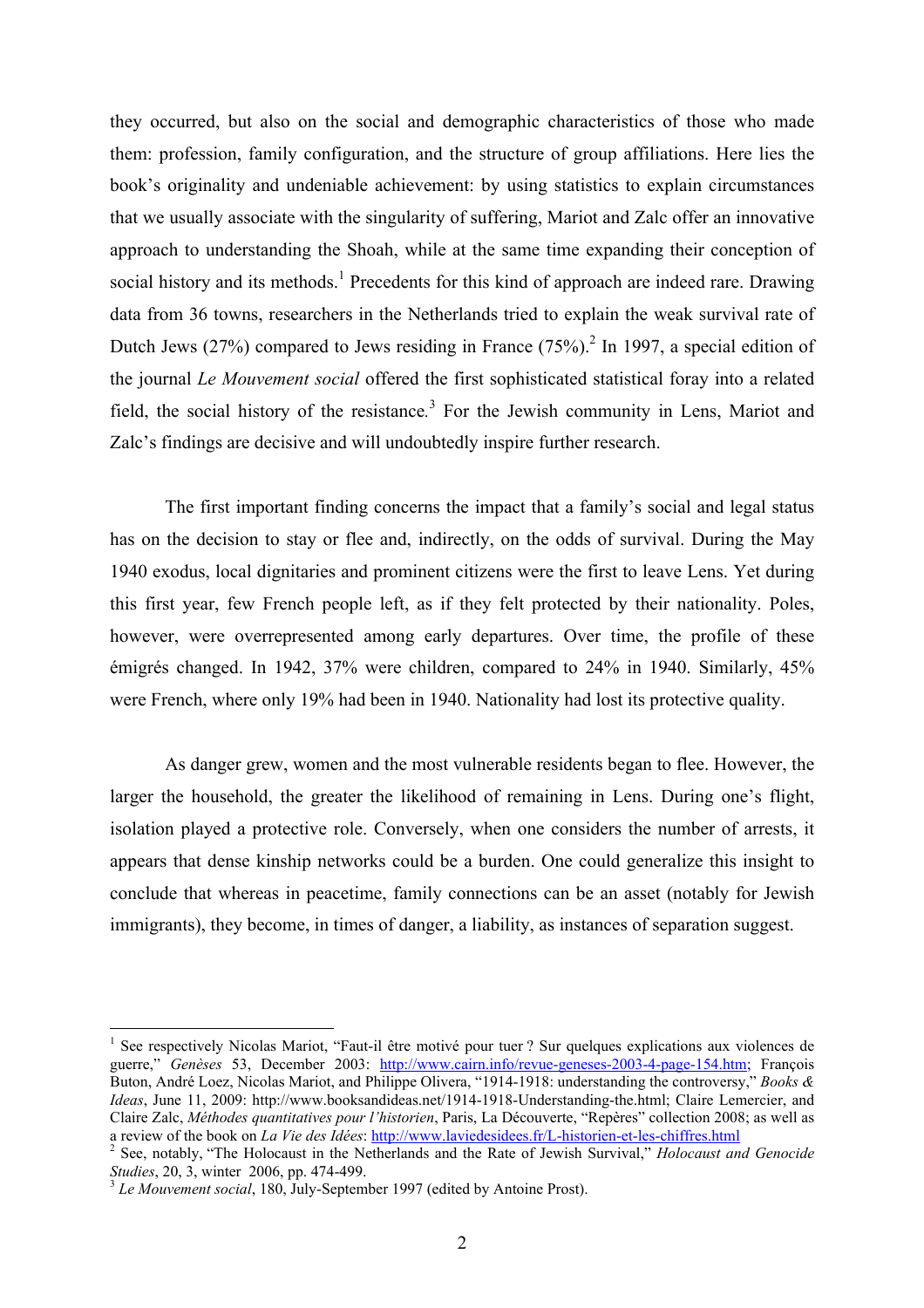The second set of findings concerns deportation and execution. Of the 991 Jews studied, 487 (49%) were arrested between 1941 and 1944; 47% were deported, i.e., far more than the national average (25%); in 1945, 528, or a little more than half, were still alive. At the national level, the deportation rate was 17% for French Jews and 43% for foreign Jews. In Lens, these rates were, respectively, 35% and 59%, which suggests that nationality still offered protection, but less than the national average. Can deportation be correlated with choices that people made in 1940? If the decision to report to the census can be explained sociologically (young people who are single, spatially isolated, and born in France report less frequently than others), census reporting and deportation are nonetheless independent phenomena. Finally, of the 108 Jews from Lens who were registered and held at Auschwitz, 84% died (in contrast to those who went immediately to the gas chambers, for whom the mortality rate was, by definition, 100%). Among those whose date of death is known, a quarter died in the first month and 85% by the end of four months. Only three survived longer than a year.

### **A Qualitative Study**

The use of interviews, private archives, and numerous institutional archives (ranging from the departmental archives of Pas-de-Calais to the Holocaust Memorial Museum in Washington, by way of the federal archives in Bern) gives the study a more "qualitative" character. Reconstructing networks of acquaintanceship, family trajectories, and the variety and complexity of individual itineraries makes it possible to study the Shoah "from below." Leaving aside escape narratives, which allow one to follow individuals from Lens to any number of villages in the free zone or along the Swiss border, three paroxysmal moments stand out as particularly intense: the 1940 census, the Aryanization of property, and the roundup of September 11, 1942.

The Pas-de-Calais departmental archives have preserved the self-declarations of Jews during the 1940 census. They testify to the doubt, ignorance, indifference, and ultimately shifting and inscrutable identities of the people to whom the census directed its violence. Some described themselves as of "Jewish nationality," others of "Jewish descent"; one engineer described himself as "more French than Jewish"—so many ways of recusing one's affiliation with the targeted "Israelite religion" (the departments of the North and the Pas-de-Calais, which fell under the Lille branch of the German military government in Brussels, had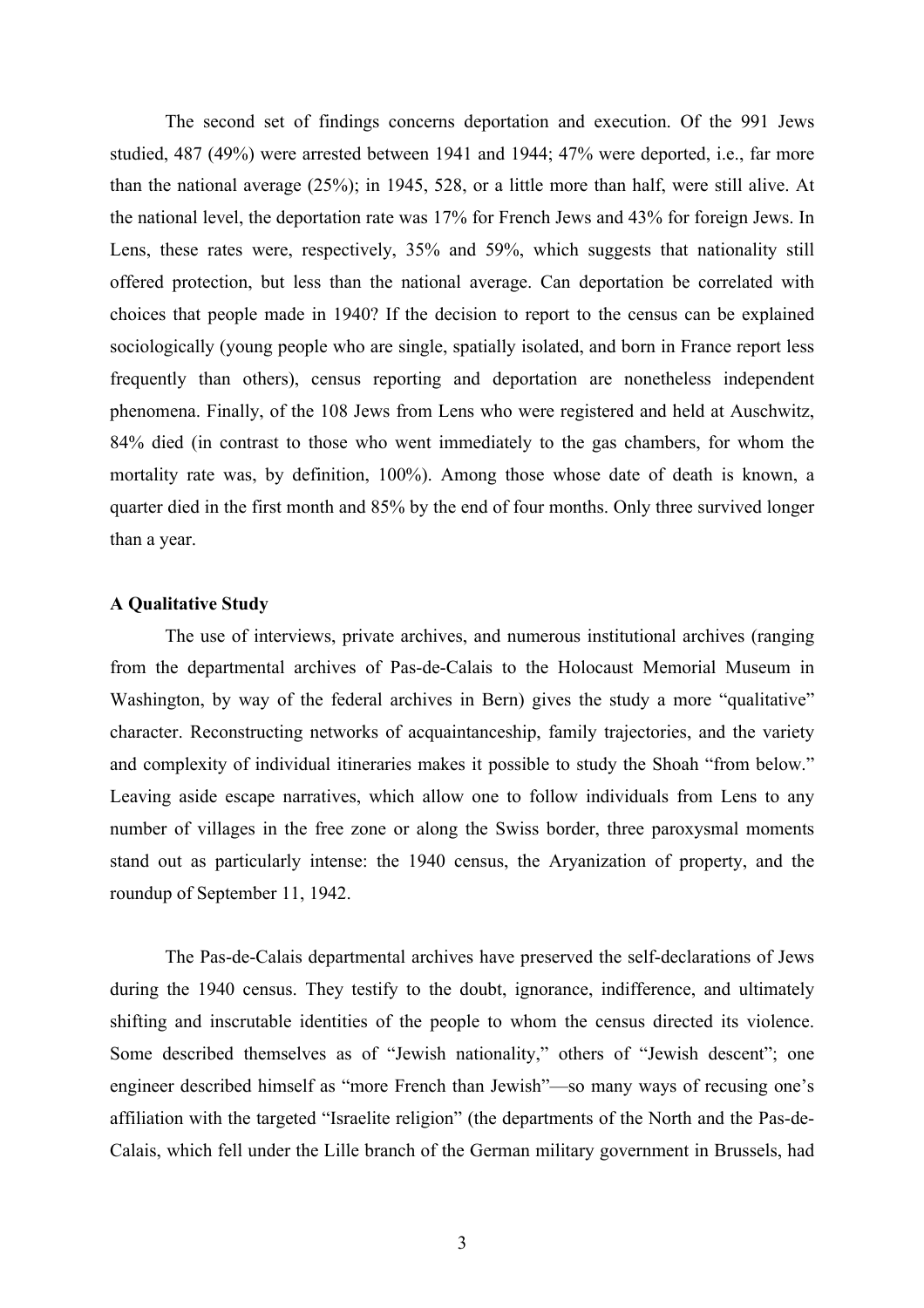been subject since 1940 to a definition that was more religious than racial in character, unlike the Nuremberg and Vichy laws).

While inhabitants of Lens managed to save Jews, others proved themselves cunning profiteers. During the Aryanization process, neighboring business owners, who were often in competition with the victims, bid for available property and adopted a predatory attitude. For instance, in 1943, an agent for the Prisunic company complained to the General Commissariat for Jewish Affairs that the Nobal store, which was located in town and owned by "notorious Jews," had yet to be Aryanized.

The September 11, 1942 roundup, during which some 230 people were arrested in Lens, dealt a terrible blow to the community. Despite a lack of archives and testimonials, the authors establish, through comparisons with other roundups in the same region, that nearly all of seventy police officers from the Lens commissariat were mobilized alongside the *Feldgendarmerie.* After a stopover in Lille, the deported, on September 15, 1942, left Mechelen on train X for Auschwitz. The day after the roundup, men from the commissariat sealed the doors of those who had been deported. They did not forget to harvest the vegetables from the newly abandoned "Jewish gardens": hundreds of kilos of potatoes, carrots, beets, and turnips were handed over to the Lens hospital. Abandoned homes were occupied for personal use by the Germans and local police officers. The commissariat moved its offices to Litwak's apartment on Rue Pasteur. Here as elsewhere, the book's microhistoric focus illustrates the genocidal logic in the most minute of details.

#### **From Detection to Self-Identification**

How the logic of identification works is one of the first questions that Mariot and Zalc address. "Who is Jewish?," the authorities ask in 1940. Who is Jewish, even though they think they are not? Who will be spared? How does one detect and formalize this "trait" within a socially and legally differentiated group of people? True, the Lens Jewish community was quite homogeneous. The Jews of the Lens coal basin were mostly stationary or travelling merchants in the clothing industry and the leather and pelt trades (though a few were miners). They were overwhelmingly new arrivals. 80% had not been born in France. Their community life was characterized by zeal and traditionalism, so much so that their coreligionists in Paris, Lille, or Belgium describe them as "crude bumpkins."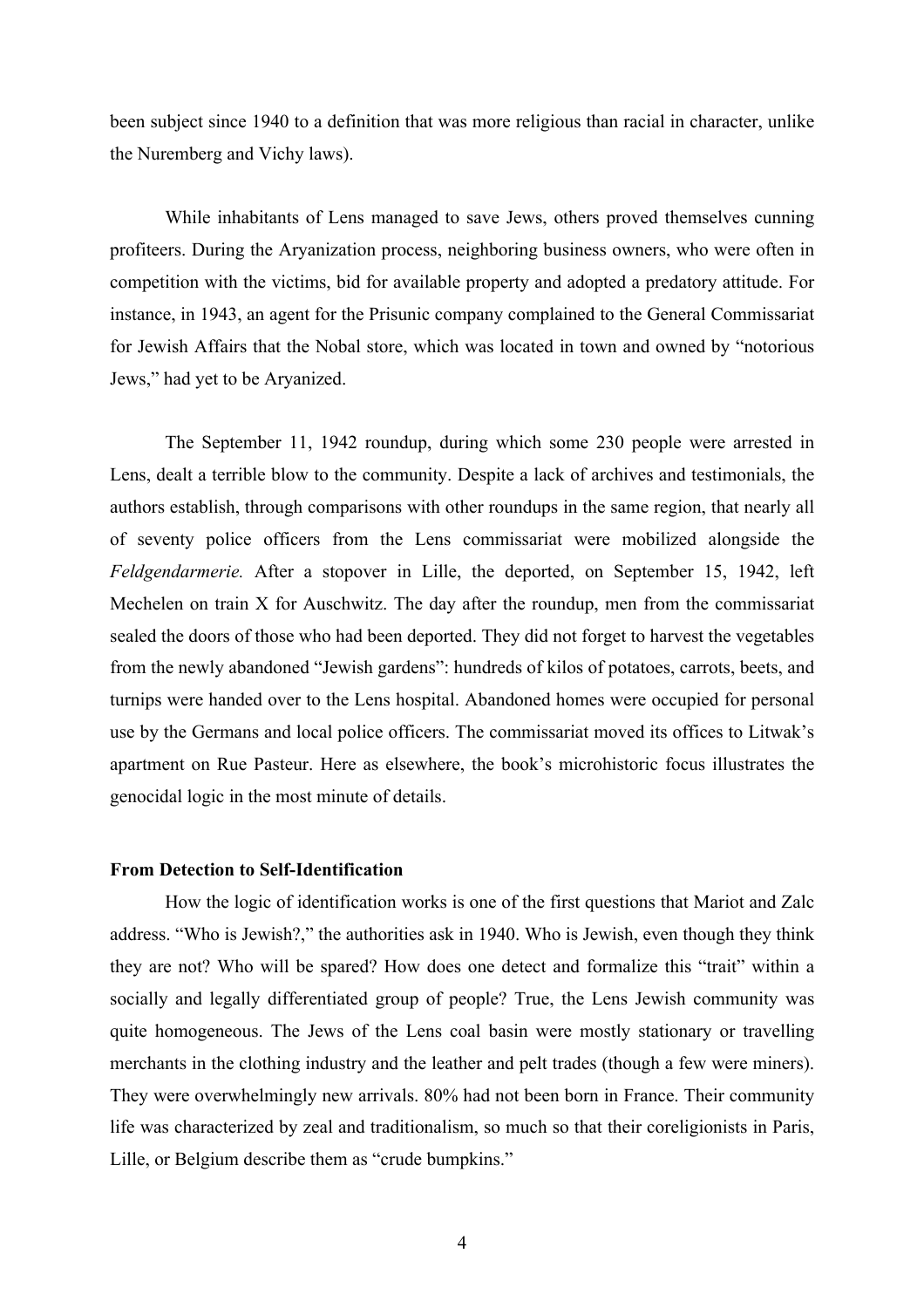Consequently, to identify the Jews, the newly established authorities initially resorted to a strategy based on a logic of "public notoriety." When the latter proved inefficient, they began soliciting self-declarations, after announcing the obligation to report oneself to the census. While the first list for the Béthune arrondissement, drawn up on December 11, 1940, consists of 203 names, the call for self-declarations led, in early 1941, to the registration of 482 individuals.

Around this time, a woman wrote to the Béthune sub-prefect to explain her reticence. She acknowledged being of "Jewish origin," but, she protested, she was born French of French parents, her father had been a volunteer in 1870, her husband in 1914, and her son in 1939. "I thus come to you to ask, *monsieur le sous-préfet*, if, with all these French qualities, I must be classified among the Jews who are currently being investigated." Such reasoning shows the extent to which the pre-war "Israelites" had internalized the dichotomy, which was central to French law, between citizens and foreigners, which in this instance dovetails with a more sociological distinction: on the one hand, French citizens of the Jewish faith or culture, emancipated by the Revolution, deeply patriotic, and replete with "French qualities"; on the other, the *Ostjuden,* immigrants seeking employment or refugees fleeing state anti-Semitism in their homelands—in other words, "the Jews who are currently being investigated." By shedding light on French Jews' own self-representation, the letter is highly revealing.

And so is the authorities' answer, which arrived a few days later. "[Because you were] born, as you yourself declare, to parents of Jewish origin, you belong to the Jewish race." Consequently, the petitioner had to declare herself to the Lens town hall. As this case demonstrates, the bureaucracy was completely indifferent to logical clarity. The lists drawn up between 1940 and 1941 have a catch-all quality, as the pseudo-criteria laid out in the Jewish statues were driven by little more than anti-Semitism. The woman thus learned, to her misfortune, that a rationality to which she was not accustomed had just been put in place: a Jew is a Jew, regardless of patriotic sentiment and assimilation. The process of extermination begins, in Lens like elsewhere in Europe, with the designation of the future victims.

### **What is a "Jew from Lens" ?**

Mariot and Zalc prove that it is possible to undertake a "sociologically informed analysis of behavior" during a genocide and especially during a war. Because of its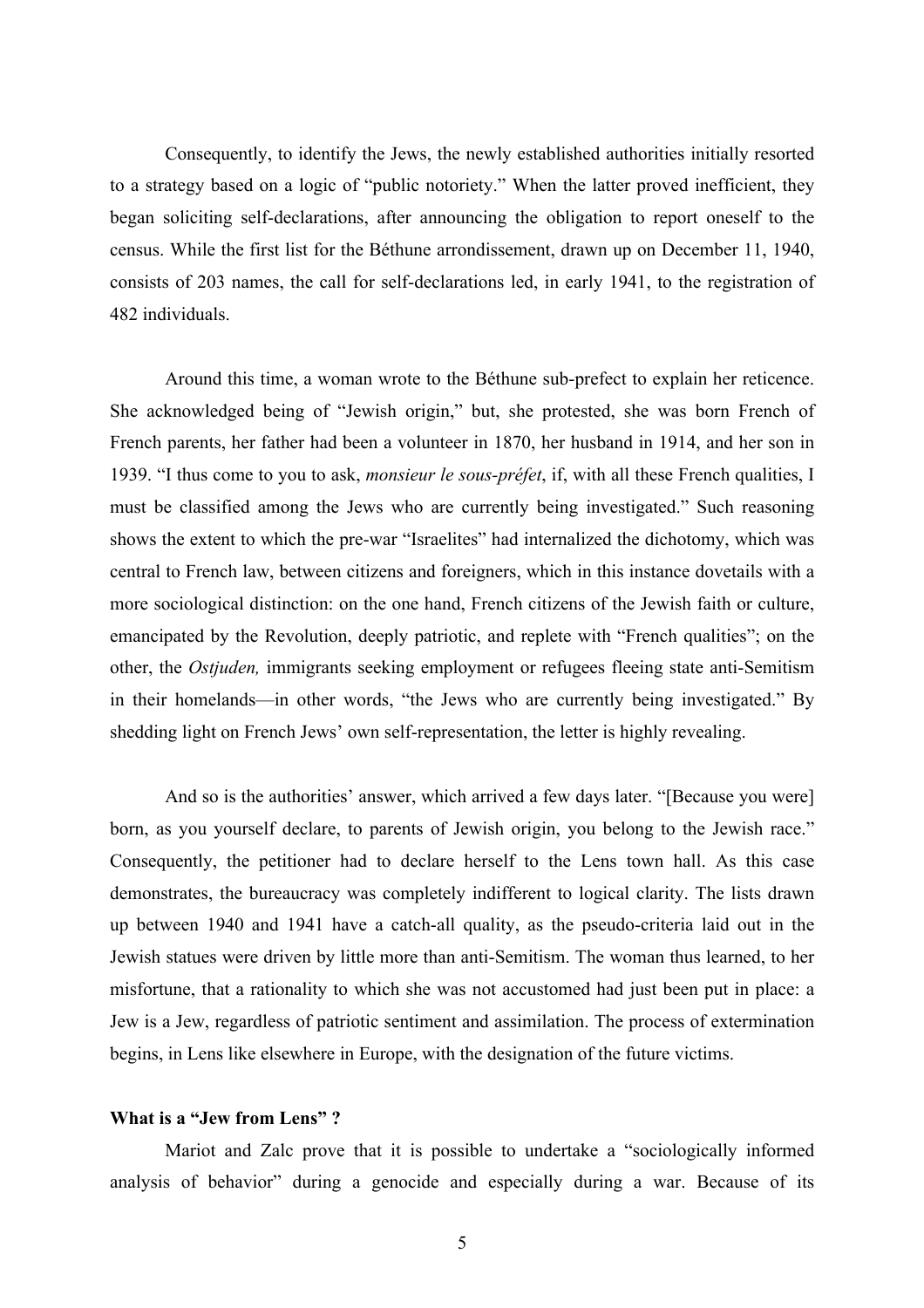quantitative focus, the identification of the cohort—in this case, around a thousand people spread across the Lens coal basin, from Béthune to Valenciennes—is the investigation's crucial task. From a methodological perspective, the fundamental question is not so much "how did the Lens Jews experience years of persecution?," but "what is a 'Lens Jew'?" This is precisely the question the Nazis themselves were led to ask. On this issue, the authors are understandably prudent, as the lists they consider mix Israelites with eastern Jews, solidly bourgeois Frenchmen with Poles from the *shtetl*, the orthodox with atheists, and children with adults for the purpose of deporting them to the death camps. In a way, the documents themselves are traps.

The vague and arbitrary process of identification broke with the culture of the French Third Republic, whose "categories [were] 'verifiable' because they were objectified by years of republican practice." This brings us back to an older debate, launched by Michael Marrus and continued by Gérard Noiriel. In *Les Origines républicaines de Vichy* (*The Republican Origins of Vichy*) (1999), Noiriel shows how the Vichy regime inherited republican techniques, notably in record-keeping and anti-foreigner discrimination. Yet Mariot and Zalc demonstrate that, in November-December 1940, the French administration did not use the foreigner files of the Lens commissariat, despite the fact that they were carefully kept, nor the naturalization documents used by the prefecture's officials. They conclude that no connection exists between Third Republican practices and the Jewish censuses in the Pas-de-Calais.

Beyond Lens itself, it is necessary to recall that not only did the administrative personnel, the files, and the marking system remain in place after the 1940 defeat (particularly in Paris), but that, as early as spring 1938, the police prefecture introduced into its identification notes a very un-republican rubric: religion. And, based on the self-declarations of those concerned, the prefecture's scriveners wrote in the files the word "Israelite." Naturally, the inquiry ended there or, rather, repression was channeled in a republican direction: lack of papers, violation of the May 2, 1938 law-decree against "undesirable foreigners," etc. Between this date and the Vichy regime, the same people were documented and jailed and the same police officers were monitoring them. One can thus say that the foreign Jews living in France faced increasing repression *beginning in 1938;* in the case of Jews of Polish origin, who were numerous in Lens, one can even begin two full decades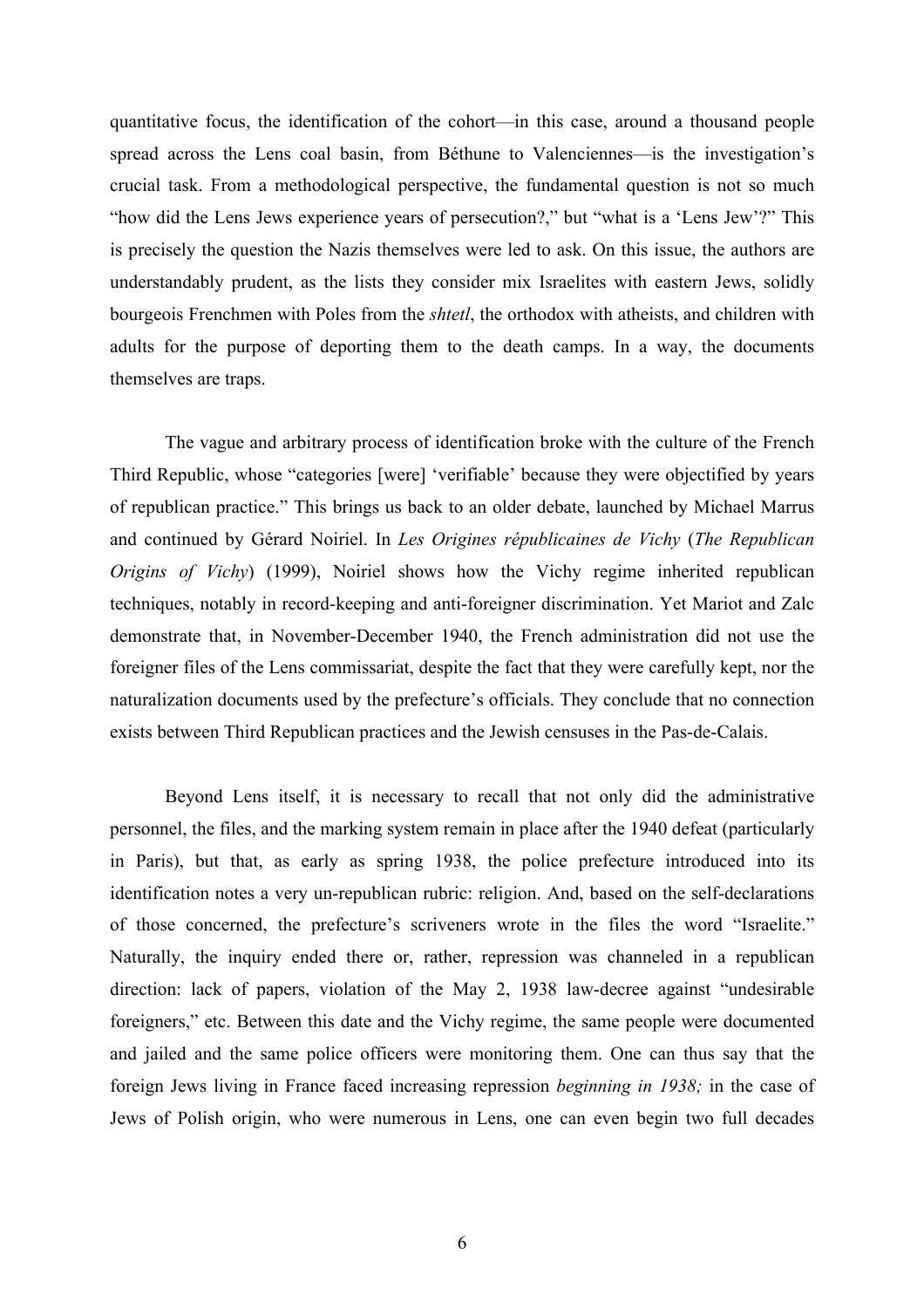earlier, the pogroms of 1918-1919 being followed by policies that were increasingly openly anti-Semitic during the thirties.<sup>4</sup>

To identify the cohort of "Lens Jews of 1939," the researchers had three choices: to use the community's sources, which are primarily religious and social, but which, regrettably, are closed to the public; the onomastic method, which the authors reject on the grounds that there are no exclusively Jewish surnames; and the use of lists of Jews drawn up during and after the war. In their scrupulous "methodological conclusion" (*retour sur enquête*) Mariot and Zalc explain in depth how they constituted their database. In the lists drawn up during the war (for persecutory ends) and after the war (for reparations or memory), 926 names are mentioned at least once. To these names they add 65 "unidentified and undeclared" victims in other words, Lens resident who were unknown to the authorities "as Jews," such as family members whose names were found in naturalization files or in testimonials from Yad Vashem.

Like any methodology, this one has its limits. The authors modestly recount how, at the end of their investigation, a 992<sup>nd</sup> man appeared: Joseph Strohs, an Austrian football player who belonged to the Lens Racing Club in the thirties and was imprisoned in a French concentration camp in September 1939, appeared on no list of Jews drawn up during the war. To further lengthen this list of 991-plus-one Jews, one could also consult the National Security (*Sûreté nationale*) archives, an immense file system for tracking foreigners (and others). The files extend from the date at which the individuals entered France until the late thirties or even 1940. If this research had proved fruitful, its results could be crosschecked with the 1936 population census, which the authors disregard because of their aversion for onomastics. Finally, it is possible to distinguish, among the Lens Poles who joined the armed forces on French soil in 1939, those who chose the Polish army-in-exile as opposed to those who preferred the Foreign Legion, the Jews preferring the latter on the grounds that the former was anti-Semitic.

Beyond the strictly archival stakes, these considerations risk provoking a debate that will be both heated and futile: not only did the Nazis themselves not know who was and was not a Jew—a question that set off a number of pseudo-debates during the Third Reich—but

 $\frac{1}{4}$  See, notably, Pawel Korzec, *Juifs en Pologne. La question juive pendant l'entre-deux-guerres*, Paris, Presses de la Fondation nationale des Sciences Politiques, 1980.